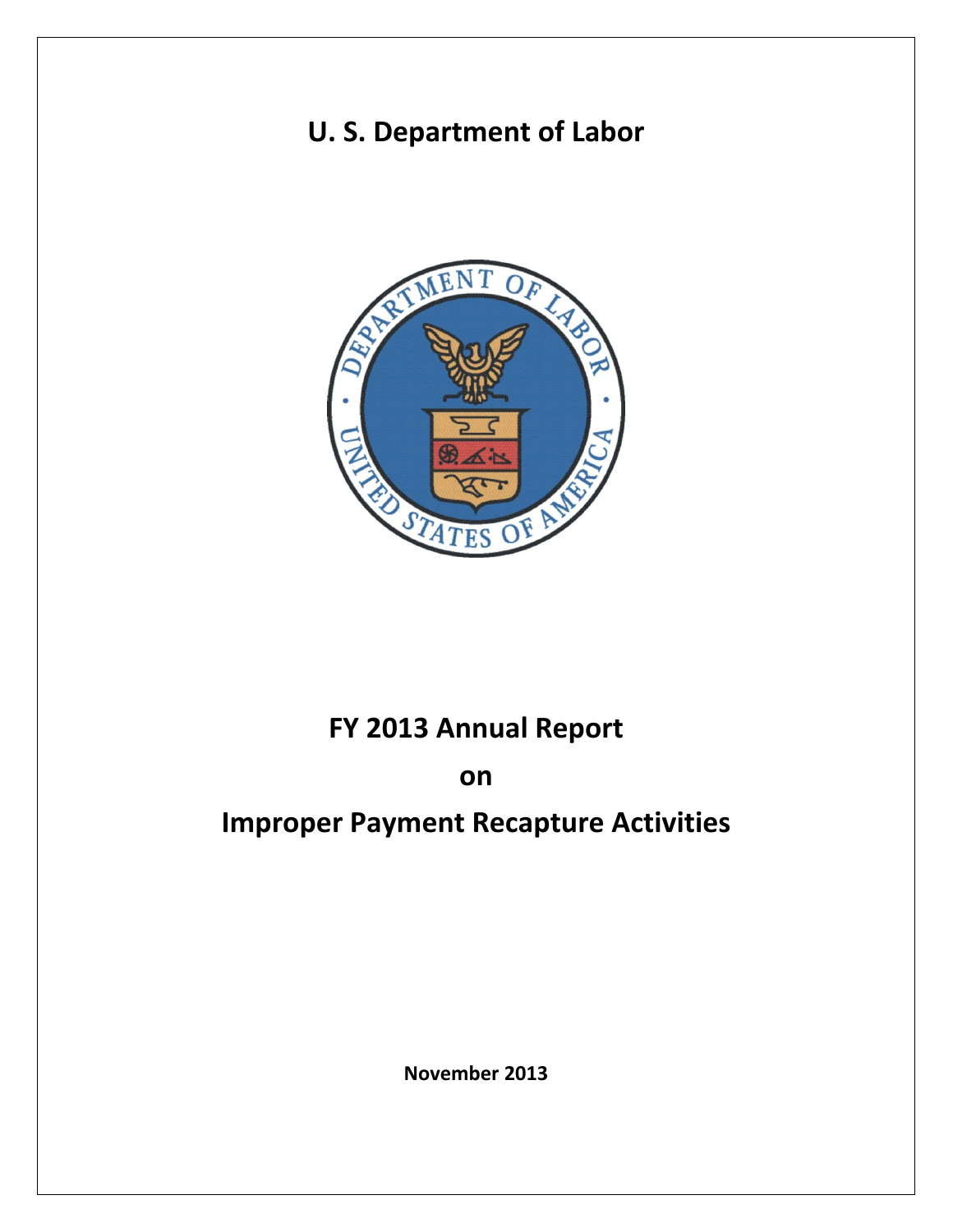## **Table of Contents**

| 1.0 |  |
|-----|--|
| 2.0 |  |
|     |  |
|     |  |
| 3.0 |  |
| 4.0 |  |
| 5.0 |  |
|     |  |
|     |  |
|     |  |
| 6.0 |  |
|     |  |
|     |  |
|     |  |
|     |  |
|     |  |
|     |  |
|     |  |
| 7.0 |  |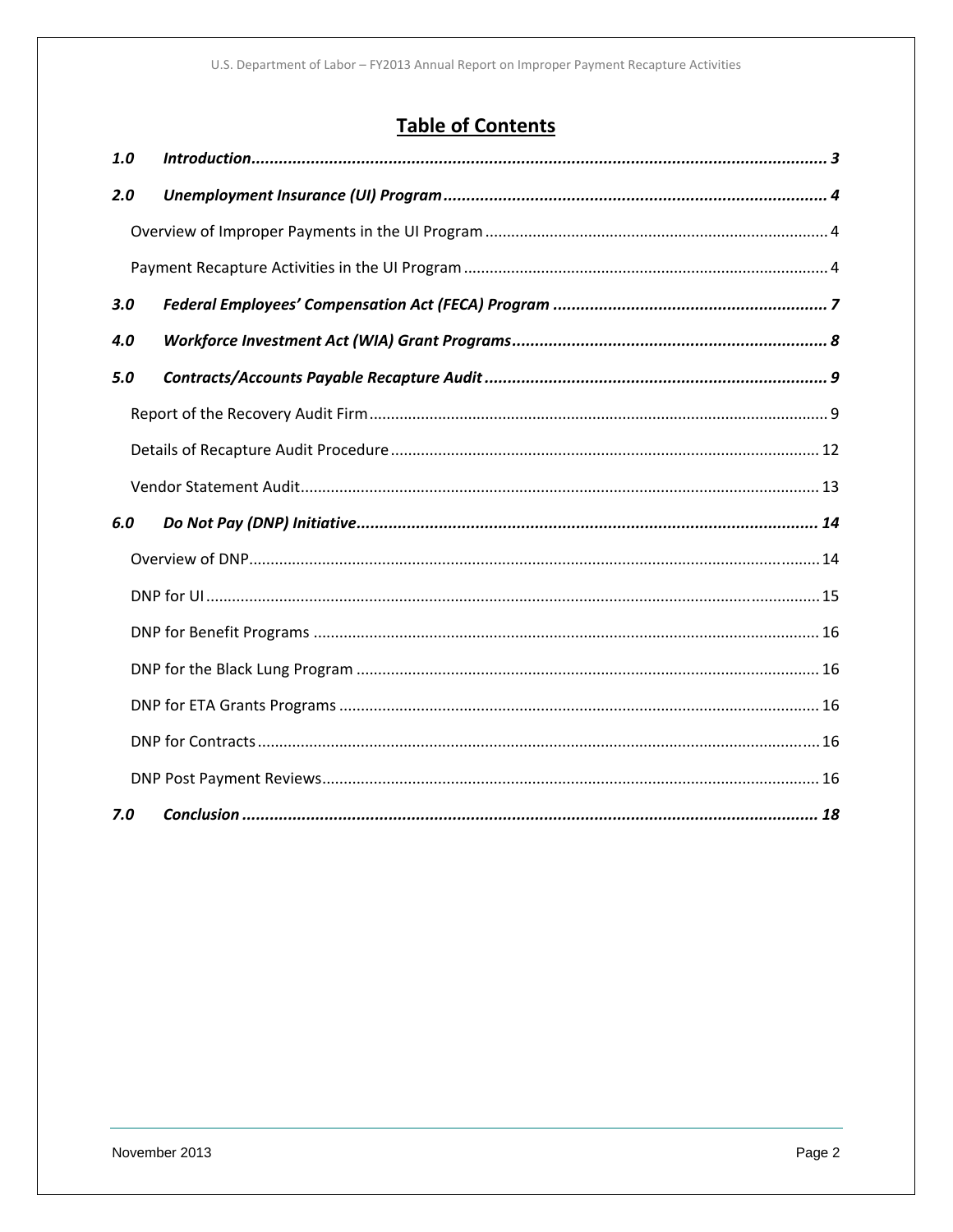## **1.0 Introduction**

The *Improper Payments Elimination and Recovery Act (IPERA) of 2010* (Pub. L. 111‐204), as implemented by Office of Management and Budget (OMB) Circular A‐123, *Management's Responsibility for Internal Control*, (A‐123) Appendix C, *Requirements for Effective Measurement and Remediation of Improper Payments,* requires Federal agencies to conduct payment recapture audits for each program and activity that expends \$1 million or more annually—including grants, benefits, loans, and contract payments—if conducting such audits would be cost‐effective.

IPERA Section 2(h)(2)(D)(ii) and A‐123 Appendix C, Part I.B also require the submission of an annual report to OMB and Congress by November  $1<sup>st</sup>$  of each year that describes any recommendations identified by payment recapture auditors on how to mitigate conditions giving rise to improper payments, and any corrective actions the agency took during the preceding fiscal year to address the auditors' recommendations.

A payment recapture audit is a review and analysis of an agency's or program's accounting and financial records, supporting documentation, and other pertinent information supporting its payments, that is specifically designed to identify overpayments. It is not an audit in the traditional sense. Rather, it is a detective and corrective control activity designed to identify and recapture overpayments, and, as such, is a management function and responsibility. The Department of Labor's (DOL's) payment recapture audit activities performed during Fiscal Year (FY) 2013 are described in this report.

Program integrity continues to remain a top priority for DOL. The FY 2013 activities underlie this commitment and help move DOL forward in its efforts to recapture improper payments as part of its extensive program integrity efforts.

This report provides a detailed description of DOL's FY 2013 improper payments recapture audit activities and recommendations, specifically for the Unemployment Insurance (UI) Program and Department‐wide contract payments.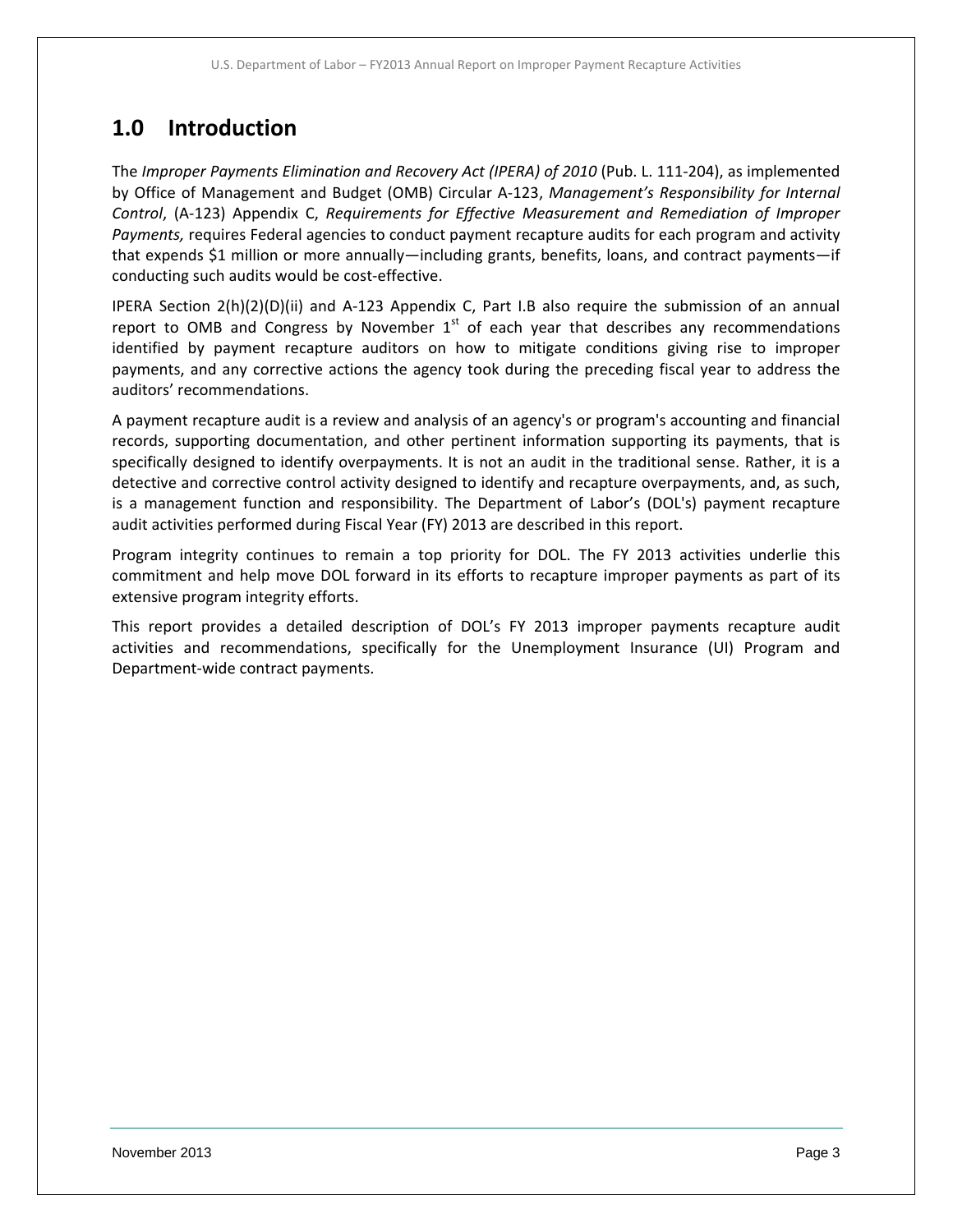## **2.0 Unemployment Insurance (UI) Program**

### *Overview of Improper Payments in the UI Program*

The single largest program at DOL is the UI program, with estimated FY 2013 outlays of approximately \$67 billion. The UI program is managed by DOL's Employment and Training Administration (ETA). Based on preliminary data for FY 2013 from the Benefit Accuracy Measurement (BAM) survey, the estimated improper payment rate is 9.32 percent (8.82 percent overpayment rate plus 0.50 percent underpayment rate) for the period July 2012 to June 2013, the most recent period for which data is available. The FY 2013 error rate target for UI improper payments was 9.23%.

During 2012, DOL developed a new metric to measure improper payments that takes into account the "net" effect of UI overpayment recoveries. This rate includes the two components that have been reported annually as part of Improper Payments Information Act (IPIA) reporting requirements ‐ total overpayments plus total underpayments ‐ and subtracts the amount of overpayments recovered by state workforce agencies as reported on the ETA 227 *Overpayment Detection and Recovery Report* for State UI, Unemployment Compensation for Federal Employees (UCFE), Unemployment Compensation for Ex‐Service Members (UCX), Extended Benefits (EB), and Emergency Unemployment Compensation (EUC). On December 13, 2012, OMB informed Department that this methodology is consistent with OMB's IPERA implementing Guidance (OMB memorandum M‐11‐16) and approved the methodology to begin with FY 2013 reporting.

The DOL identified the UI program to be at risk of significant improper payments according to OMB criteria of programs with annual improper payments exceeding both \$10 million and 2.5% of annual program payments, or \$100 million.

Goals for improving UI's improper payment program include:

- Working with the states to develop and implement processes to identify and recapture improper payments;
- Defining audit procedures to be performed on selected items;
- Developing a framework for identifying improper payments and providing guidance to implement that framework;
- Establishing appropriate payment recapture targets; and
- Utilizing statutory and regulatory authorities to recapture improper payments.

### *Payment Recapture Activities in the UI Program*

Performing UI payment recapture activities and providing states with tools to aid recovery are top priorities at DOL. DOL's recapture activities have focused on the following areas that offer the greatest opportunity for improvement:

- Benefit Year Earnings Issues These issues arise when a claimant continues to claim and receive UI benefits after returning to work.
- Separation Issues These issues occur because the claimant files for benefits when they are ineligible to do so, and the state has not received documentation to that effect from the former employer before the claim is processed.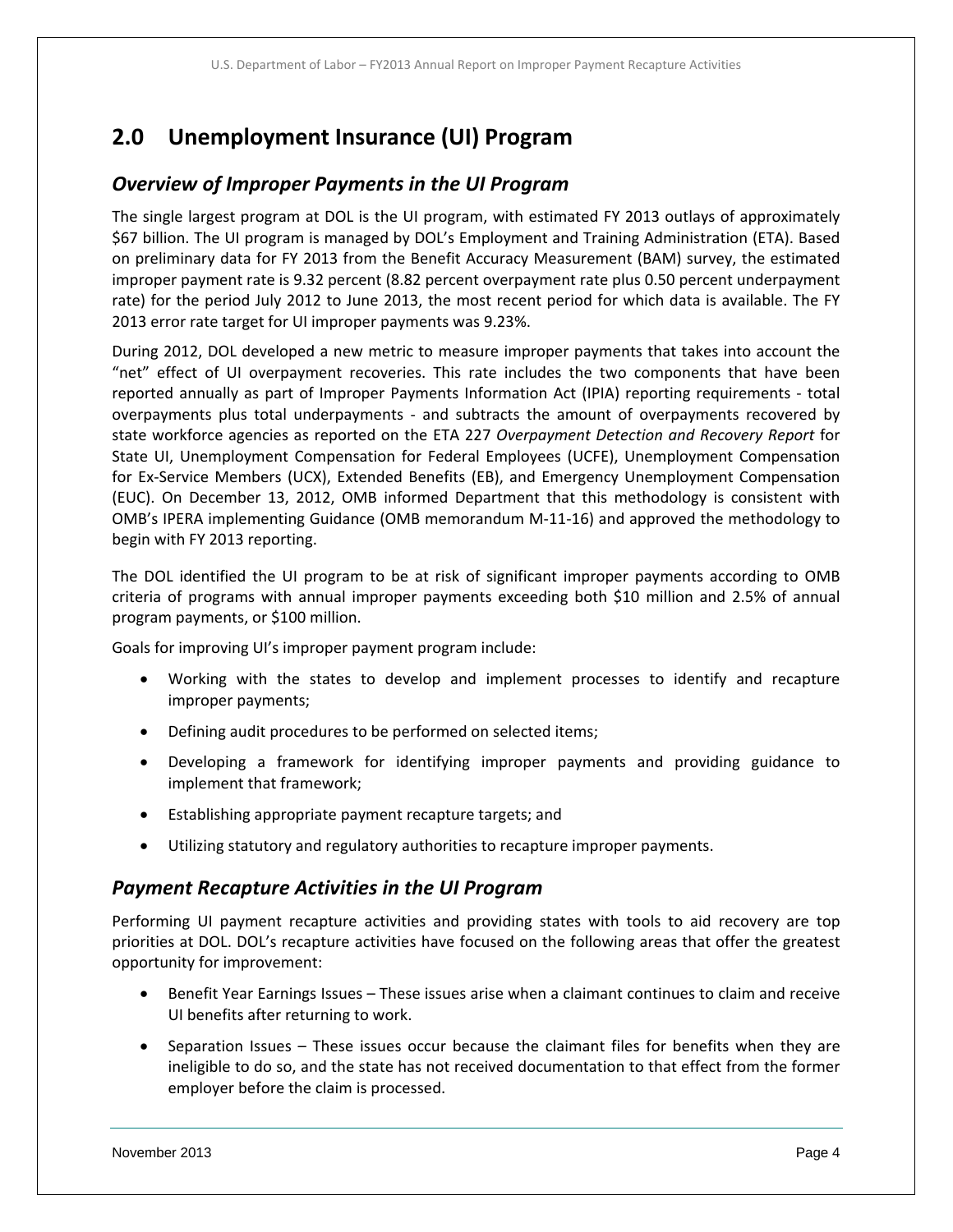- Work Search Issues These issues occur when the claimant has not met the state's requirements to conduct an active search for work.
- Employment Service (ES) Registration Issues These issues occur when the claimant has not registered in the state's Employment Service system (or job bank) when required to do so, and is therefore ineligible for UI benefits.

The Department coordinates with states to recover UI overpayments. Each state's Benefit Payment Control (BPC) unit is responsible for promoting and maintaining UI program integrity through prevention, detection, investigation, establishment, and recovery of improper payments. Every state conducts post‐award audits for the prevention and detection of UI improper payments to determine whether error or willful misrepresentation has occurred. States audit UI benefits payments by means of a cross‐match against new hire directories (National and State) and state wage record files. States conduct these activities through the use of automated tools and procedures that confirm the identity and legal status of the claimants, search for unreported earnings, and detect other forms of fraud or errors contributing to improper payments in the UI program.

In February 2011, the Department of Treasury (Treasury) enacted a regulation to permit states to offset UI overpayments through the Treasury Offset Program (TOP). As of September 2013, 36 states had implemented TOP and 11 other states have received supplemental funding, but have not yet implemented. An estimated \$323.8 million in UI overpayments were recovered through TOP in FY 2013.

In September 2013, ETA awarded \$176.4 million in supplemental funding to 40 states to support the prevention, detection, and recovery of improper UI benefit payments; improve state performance; address outdated IT system infrastructures necessary to improve UI program integrity; and enable states to expand or implement Reemployment and Eligibility Assessment (REA) programs. These incentive funds will support state implementation of high-priority activities including:

- Activities to address Worker Misclassification;
- Implementation of other integrity-related projects, including technology-based prevention, detection, and collection activities;
- Implementing the State Information Data Exchange System (SIDES) Earnings/wage verification and monetary and potential employer charges data exchange;
- Subscription fees for maintenance and operation of SIDES;
- Contract staff support for activities that do not require use of state merit staff;
- UI Information Technology (IT) Security and IT Contingency Planning Activities; and
- Automation efforts that result in performance and system improvements.

**Exhibit 1** provides a summary of UI overpayments established and recovered for the following programs:

- State UI which provides unemployment benefits to eligible workers who are unemployed through no fault of their own (as determined under state law), and meet other eligibility requirements of state law.
- UCFE which provides benefits for eligible unemployed former civilian federal employees.
- UCX which provides benefits for eligible ex-military personnel.
- EB which provides benefits to workers who have exhausted regular unemployment insurance benefits during periods of high unemployment.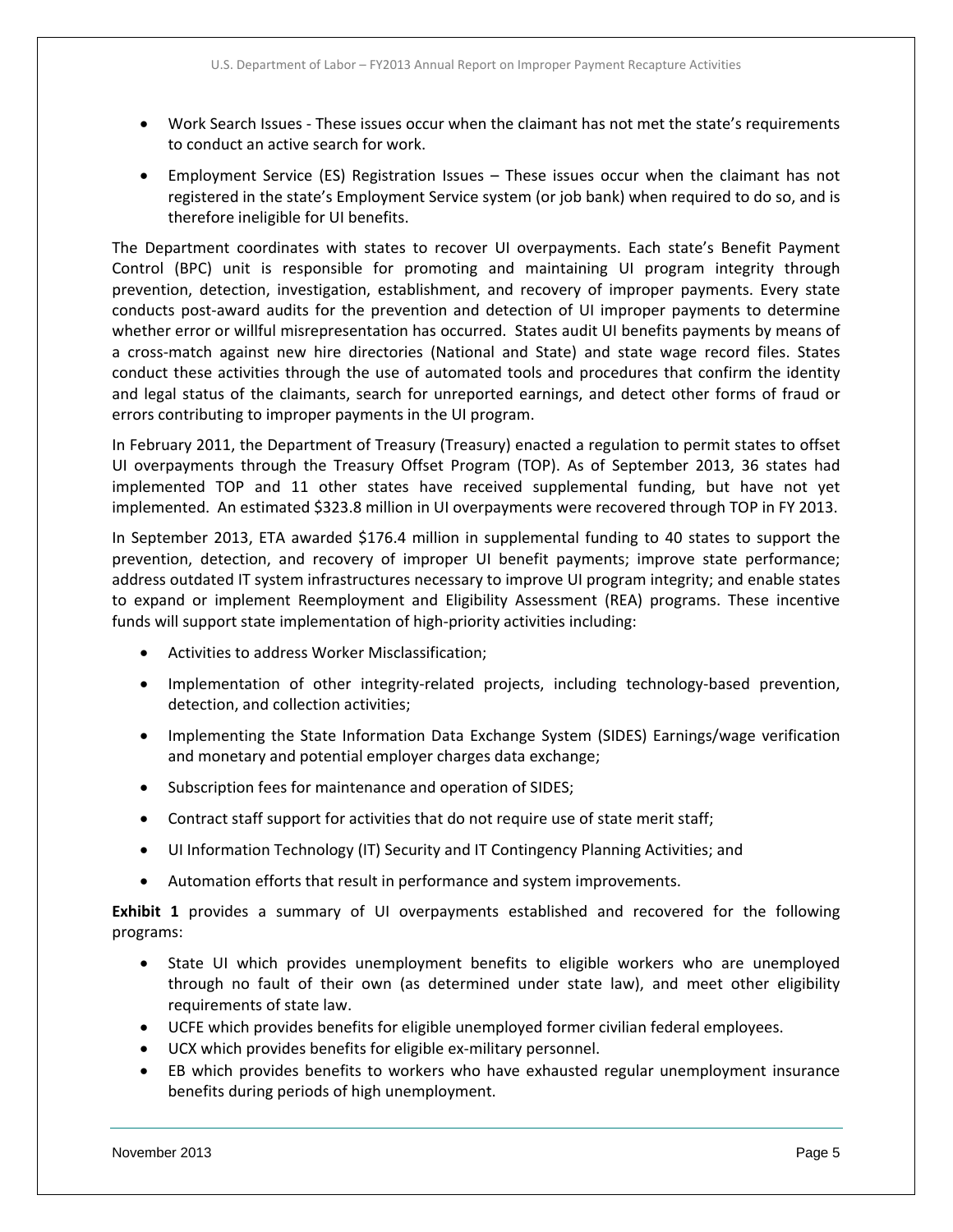EUC which provides benefits to individuals who have exhausted regular state benefits.

The information is based on actual counts of UI overpayments identified and recovered by the state agencies.

| <b>FY</b> | <b>Overpayments</b><br><b>Established</b><br>UI/UCFE/UCX/EB | <b>Overpayments</b><br><b>Recovered</b><br>UI/UCFE/UCX/EB | <b>Recovered</b><br>(%) | <b>Overpayments</b><br><b>Established</b><br>(UI/UCFE/UCX/EB+<br>EUC) | <b>Overpayments</b><br><b>Recovered</b><br>(UI/UCFE/UCX/EB +<br>EUC) | <b>Recovered</b><br>(%) |
|-----------|-------------------------------------------------------------|-----------------------------------------------------------|-------------------------|-----------------------------------------------------------------------|----------------------------------------------------------------------|-------------------------|
| 2004      | \$1,101,549,360                                             | \$528,941,410                                             | 48.02%                  |                                                                       |                                                                      |                         |
| 2005      | \$960,277,791                                               | \$488,807,550                                             | 50.90%                  |                                                                       |                                                                      |                         |
| 2006      | \$979,836,264                                               | \$511,524,977                                             | 52.21%                  |                                                                       |                                                                      |                         |
| 2007      | \$952,898,179                                               | \$531,724,056                                             | 55.80%                  |                                                                       |                                                                      |                         |
| 2008      | \$1,002,131,148                                             | \$571,160,044                                             | 56.99%                  | \$1,010,170,720                                                       | \$572,972,520                                                        | 56.72%                  |
| 2009      | \$1,456,403,205                                             | \$850,987,241                                             | 58.43%                  | \$1,736,295,243                                                       | \$914,626,113                                                        | 52.68%                  |
| 2010      | \$1,906,310,909                                             | \$966,016,812                                             | 50.67%                  | \$2,834,448,745                                                       | \$1,179,889,999                                                      | 41.63%                  |
| 2011      | \$1,887,177,040                                             | \$997,967,260                                             | 52.88%                  | \$2,995,716,708                                                       | \$1,298,988,280                                                      | 43.36%                  |
| 2012      | \$1,740,389,347                                             | \$1,015,228,074                                           | 58.33%                  | \$3,021,708,061                                                       | \$1,400,128,425                                                      | 46.34%                  |
| $2013^1$  | \$1,561,700,434                                             | \$1,035,122,830                                           | 66.28%                  | \$2,578,512,487                                                       | \$1,456,346,563                                                      | 56.48%                  |

#### **Exhibit 1: UI Overpayments Established and Recovered by Fiscal Year (excluding waivers)**

1 FY 2013 data is based on data submitted on the ETA 227 *Overpayment Detection and Recovery Reports* for UI, UCFE, UCX, and EUC for the period July 2012 to June 2013.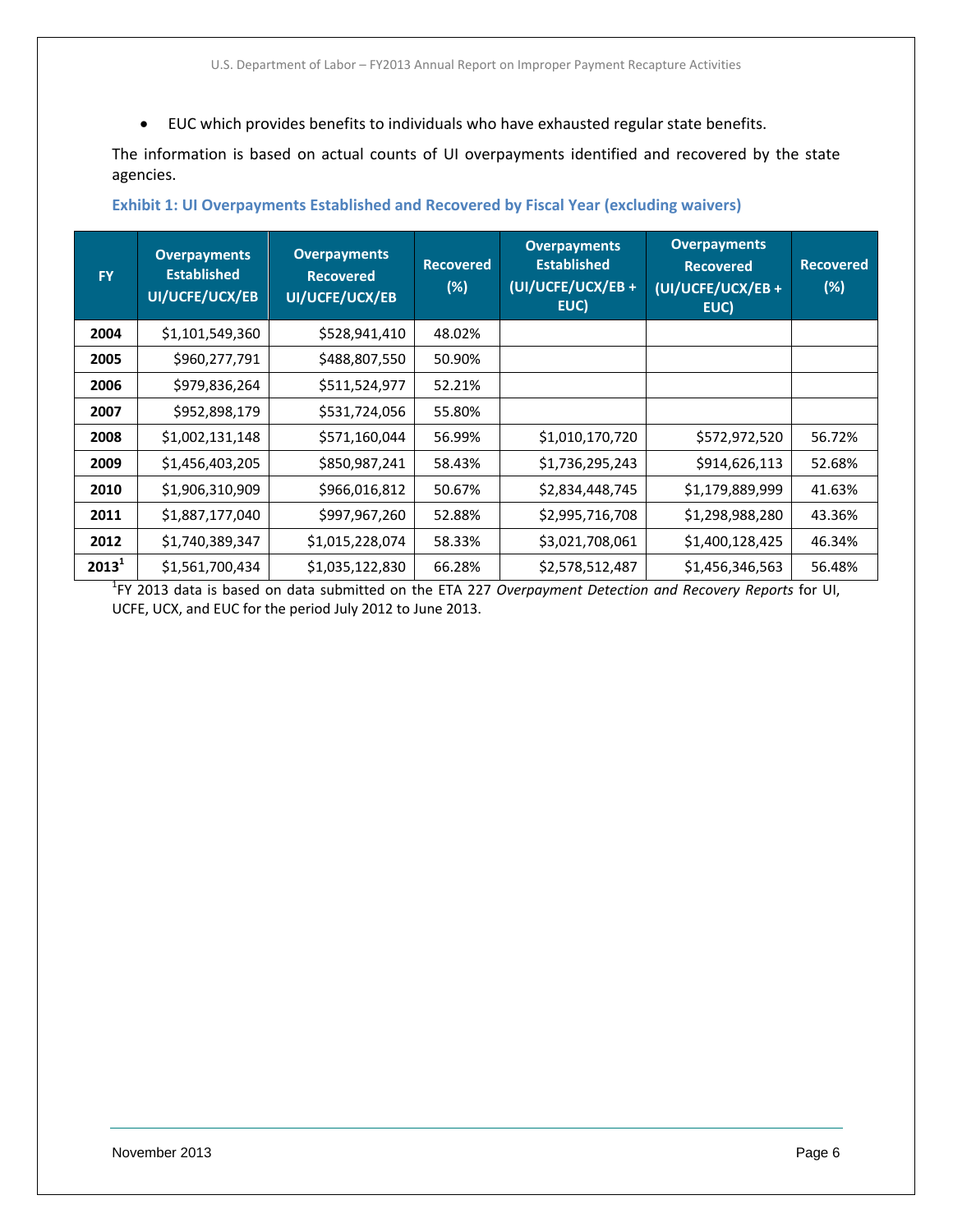## **3.0 Federal Employees' Compensation Act (FECA) Program**

#### **FECA Program Overview**

Over the past two years FECA has completed risk assessments and cost effectiveness analyses as well as a pilot recapture program to determine if a recapture audit would be valuable. It has been determined that it would not be cost effective to conduct a recapture audit for FECA based on the results of the analysis.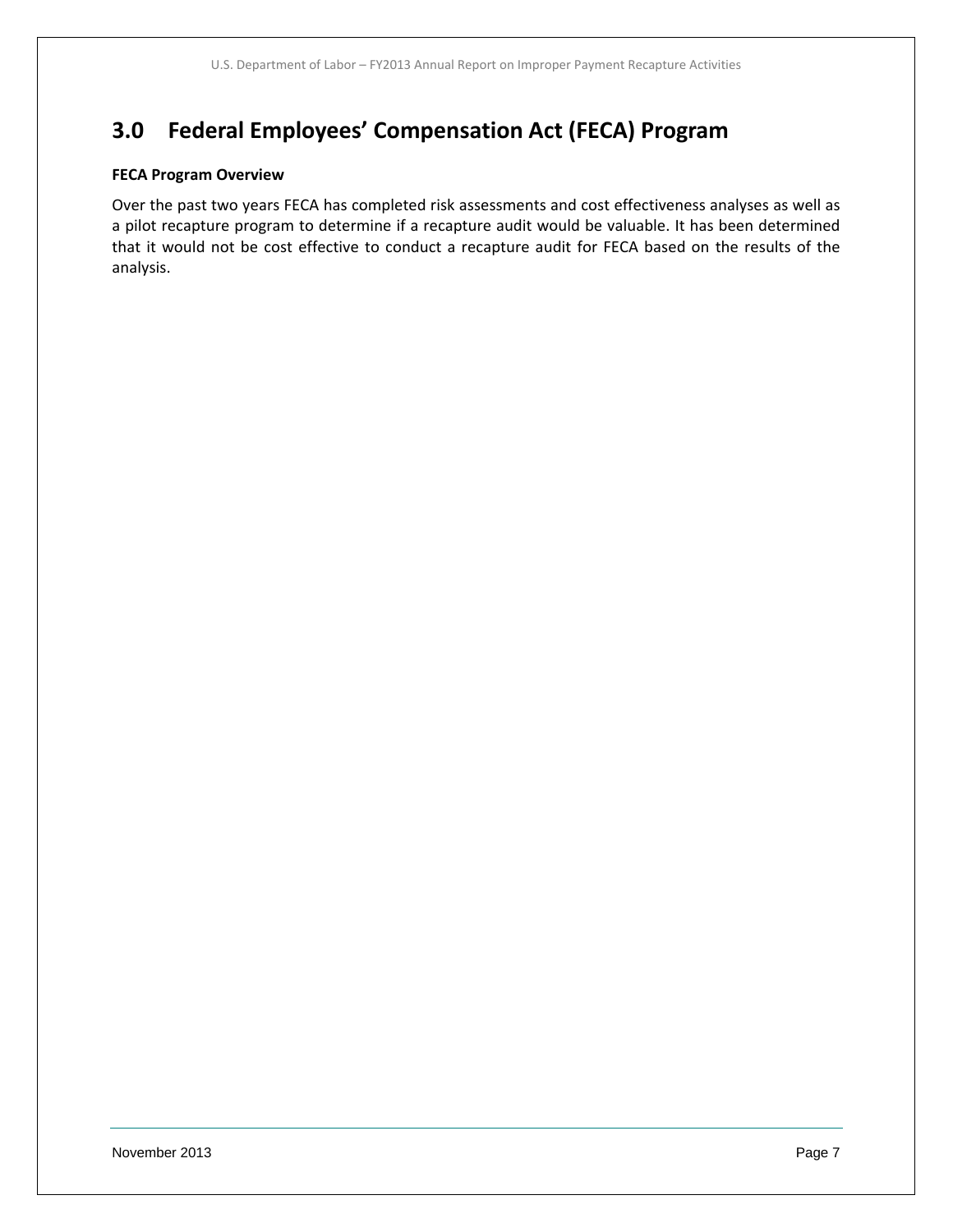## **4.0 Workforce Investment Act (WIA) Grant Programs**

#### **WIA Overview**

Programs funded through WIA are a comprehensive set of workforce investment grants overseen by the ETA for delivering employment and training services. Grant funds are provided to states, which in turn award the majority of the funds to local Workforce Investment Boards that award sub‐grants and/or contracts to One‐Stop Service Centers and sub‐grantees to fund employment and training services. The financial records and other documentation supporting WIA outlays at the state level and lower tiers are located at the grantee and sub-grantee locations rather than at the DOL National Office. During FY 2012, DOL conducted a payment recapture audit research and analysis pilot for the WIA program. It was determined that it would not be cost effective to conduct a recapture audit for WIA grantees.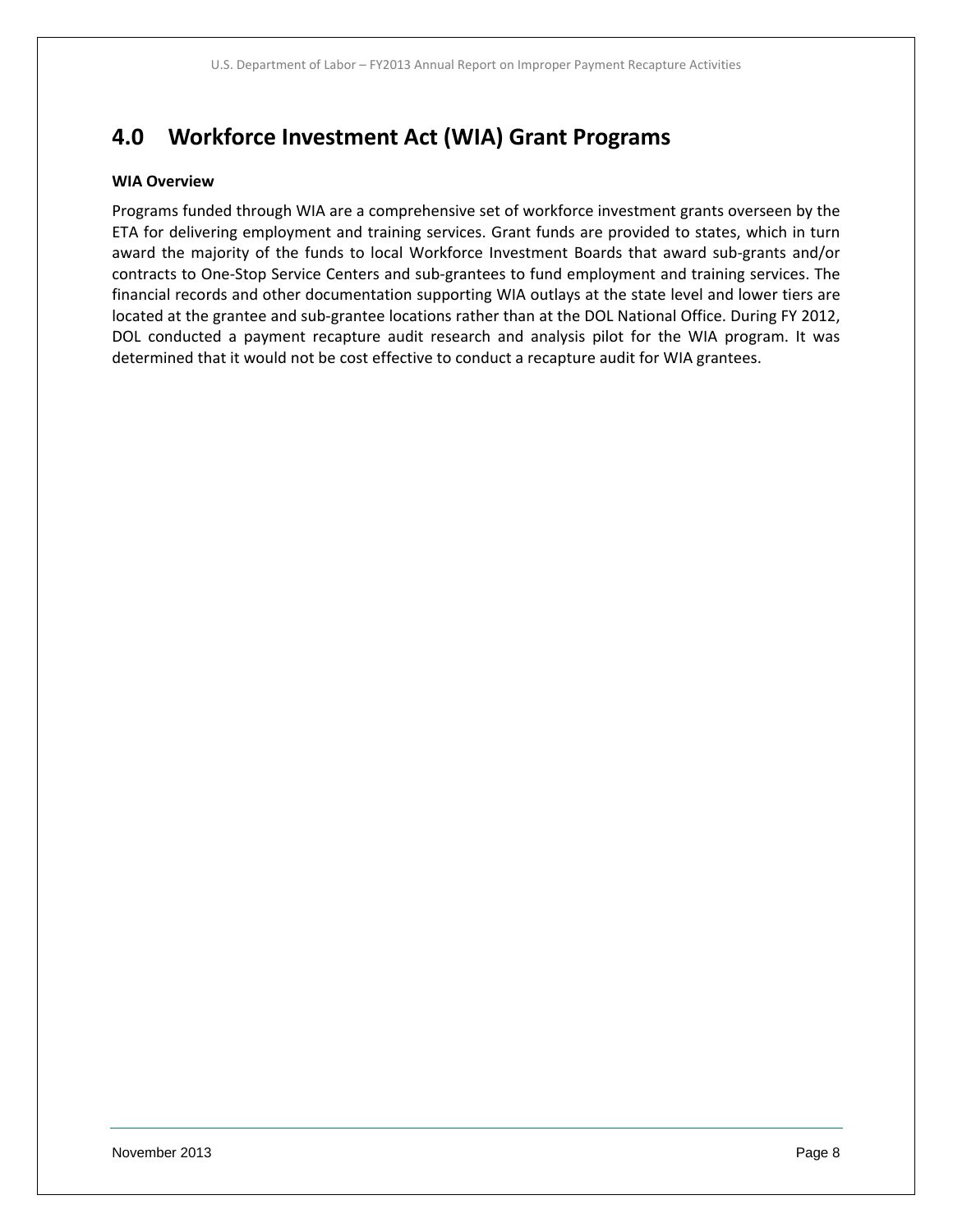## **5.0 Contracts/Accounts Payable Recapture Audit**

On April 16, 2012, DOL selected an independent recapture audit firm to perform a pilot recapture audit on a contingency fee basis of DOL's contract payments to identify and recapture improper payments, and to assist in the implementation of changes to prevent future improper payments. The following section reflects the analyses and recommendations that DOL is currently considering.

## *Report of the Recovery Audit Firm*

A full review of DOL's contract payments from October 1, 2007, through July 31, 2012, identified \$2.9 million in confirmed duplicate payments out of \$8.96 billion in contract transactions – a rate of only 0.0325%. Of the \$2.9 million, \$2.77 million had already been recovered through normal business processes prior to the recapture audit. The audit recovered \$82,893.95 of confirmed duplicate payments. (Payments totaling \$989,751.88 are still under review as potential duplicates. If all are confirmed as duplicate payments, the rate would rise to 0.044%.) In addition to the work to identify duplicate payments, vendor statement audits of 789 DOL vendors were also performed. This additional step identified \$65,657.97 in overpayments, which were recovered. As of November 1, 2013, the overall departmental confirmed overpayment rate of contract payments is 0.0325%. (See table below.)

| <b>Contracts/Accounts Payable Recapture Audit</b>    |                                                        |                                                         |                                         |                                                                    |
|------------------------------------------------------|--------------------------------------------------------|---------------------------------------------------------|-----------------------------------------|--------------------------------------------------------------------|
| <b>Contract</b><br><b>Dollars</b><br><b>Reviewed</b> | <b>Retrieved</b><br><b>Overpayments</b><br>(Pre-Audit) | <b>Retrieved</b><br><b>Overpayments</b><br>(Post-Audit) | <b>Total Confirmed Overpayment Rate</b> | <b>Total Potential</b><br><b>Overpayments in</b><br><b>Process</b> |
|                                                      | \$2,768,470                                            | \$148,552                                               |                                         |                                                                    |
| \$8,964,459,789                                      | <b>Total Confirmed Overpayments</b>                    |                                                         | 0.0325%                                 | \$989,751.88                                                       |
|                                                      | \$2,917,022                                            |                                                         |                                         |                                                                    |

#### *Recommendations*

The unfortunate by‐product of processing thousands of invoices and disbursing millions of dollars is human processing errors. The slightest processing error can easily result in a costly duplicate payment. Though most disbursement systems have controls in place to detect and prevent duplicate payments, these controls can be circumvented for various reasons. The following is a list of the most prevalent types of duplicate payments; examples of each type follow:

- **Keying errors**: Invoices keyed with slight variations or inconsistencies in vendor number, invoice number, invoice date, or invoice amount are the greatest causes of duplicate payments.
- **Multiple related vendors**: When the same vendor is set up with multiple vendor numbers on the vendor master file, a processor can easily select the wrong vendor number allowing for duplicate payments to be processed.
- **Multiple ERPs**: The existence of multiple Accounts Payable systems or multiple instances of the same Accounts Payable system facilitates the creation of duplicate payments. DOL was subject to this risk during the crossover from its legacy financial management system, DOLAR\$, to the New Core Financial Management System (NCFMS) on January 14, 2010.

#### *Keying Errors:*

Inconsistent invoice coding accounted for 75% of the duplicate payments. Inconsistent invoice coding describes a duplicate payment caused by differences in how the invoice number was keyed into the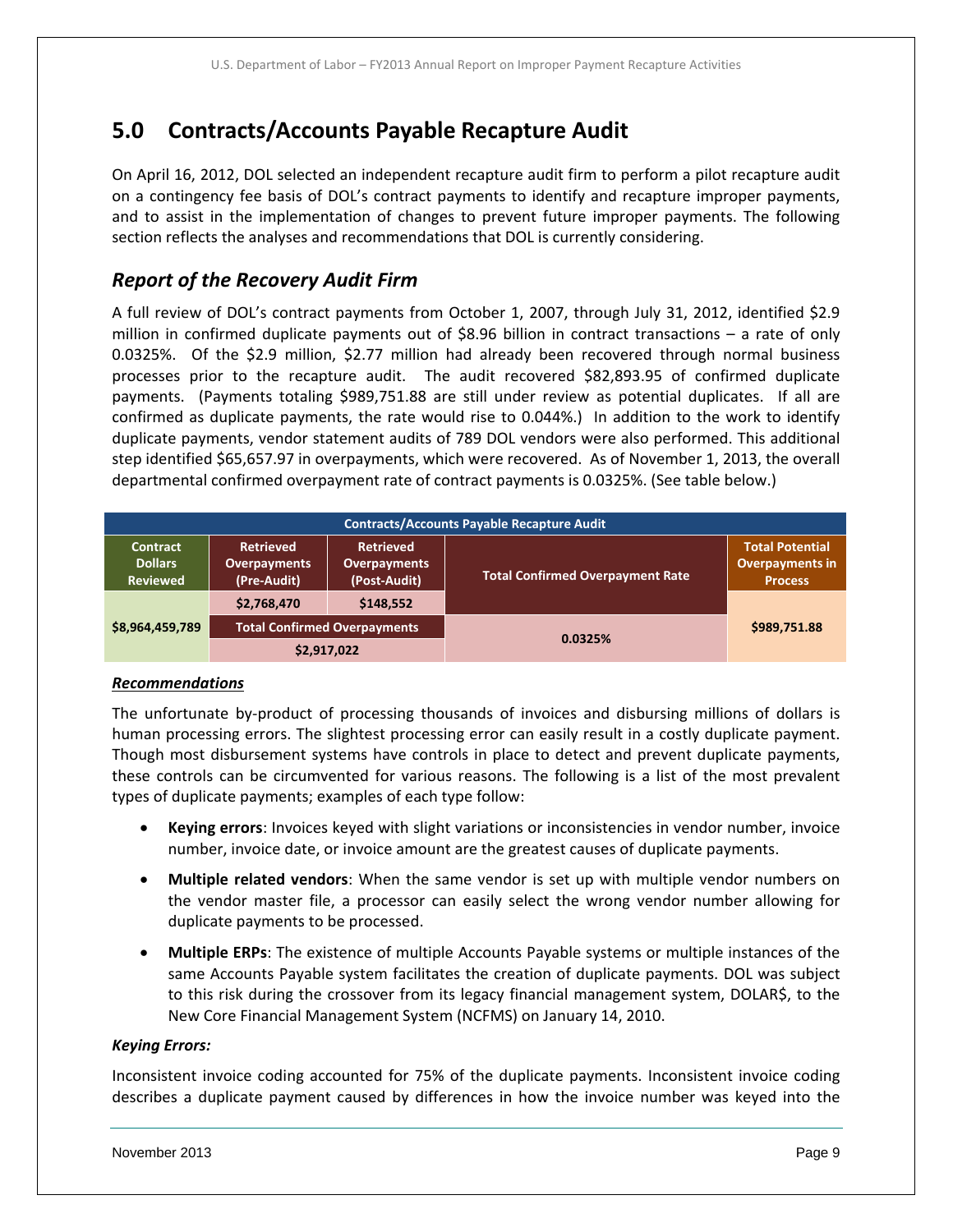system. Since the invoice number is not an exact match, it would not be flagged by the system's duplicate check. The differences are usually a result of inclusion/exclusion of leading zeros, dashes or alphabetic characters, but are also common on invoices without true invoice numbers (e.g. consultants' bills, check requests, etc.).

Inconsistent invoice amounts accounted for 6% of the duplicates. Inconsistent invoice amounts signify duplicate payments caused by a difference in the amount that was entered for payment. The typical reason for the differing amounts is manually excluding additional charges (e.g. freight/sales tax) on one submitted invoice but not on the other. This type of overpayment can also arise from partial payments for services and then the amount being paid in full in the following invoicing cycle. Summary billing, where multiple invoices are paid on one invoice, and then one of the single invoices being submitted separately is also a concern.

The auditor recommended reviewing and evaluating standardized coding rules for invoice numbers. These rules should address the handling of leading zeros, spaces, dashes, invoices without true invoice numbers, etc. To assist with fine‐tuning invoice coding standards, **Exhibit 2** represents a sample of best practices for Invoice Coding as suggested by the auditor.

| <b>Invoice Coding Best Practices and Recommendations</b>                                                                                                                                                                                                                                                                                                                                                                                                                                                                                                                                                                                         | <b>Example - VALID</b>                                                          | <b>Example - INVALID</b>                                                          |
|--------------------------------------------------------------------------------------------------------------------------------------------------------------------------------------------------------------------------------------------------------------------------------------------------------------------------------------------------------------------------------------------------------------------------------------------------------------------------------------------------------------------------------------------------------------------------------------------------------------------------------------------------|---------------------------------------------------------------------------------|-----------------------------------------------------------------------------------|
| No periods (.), commas (,) or punctuation marks (!) $(8)$ (?) should be<br>keyed into the invoice number field.                                                                                                                                                                                                                                                                                                                                                                                                                                                                                                                                  | 315574                                                                          | 3155.74                                                                           |
| No leading zeros should be keyed into the invoice number field                                                                                                                                                                                                                                                                                                                                                                                                                                                                                                                                                                                   | 8W38A09                                                                         | 0008W38A09                                                                        |
| No spaces should be keyed before, in between, or after the invoice<br>number.                                                                                                                                                                                                                                                                                                                                                                                                                                                                                                                                                                    | 232212500                                                                       | 2322 1250 0                                                                       |
| No symbols, or character including dashes (-), slashes (/), asterisks (*),<br>and apostrophes (') should be keyed into the invoice number field.                                                                                                                                                                                                                                                                                                                                                                                                                                                                                                 | 81234101                                                                        | 081231-01                                                                         |
| Alphanumeric invoices should not be modified if alpha characters are a<br>true part of the invoice number. Beware of field names, or labels, such<br>as INV, IN, or NO placed before or after the true invoice number and<br>do not include them as a part of the invoice number.                                                                                                                                                                                                                                                                                                                                                                | 24747                                                                           | INV.00024747                                                                      |
| If the invoice number exceeds the maximum number of digits in the<br>invoice number field, utilize the maximum number of digits starting<br>from the far right and going left (by starting to the right you are<br>ensuring that the unique sequential numbering scheme is utilized as<br>the invoice number).                                                                                                                                                                                                                                                                                                                                   | Actual Invoice #:<br>P1001S19408C004<br><b>Valid Alternative:</b><br>S19408C004 | Actual Invoice #:<br>P1001S19408C004<br><b>Invalid Alternative:</b><br>P1001S1940 |
| Establish a standard invoice numbering scheme for recurring payments<br>such as utilities, or monthly statements that don't have a true invoice<br>number. If the account or customer number is provided, begin the<br>invoice number with the account number $+$ the month $+$ year as a<br>suffix at the end in MMYY format. For weekly statement billings also<br>include the day so the invoice number will equal the account, or<br>customer number + month+ day + year suffix in the MMDDYY format.<br>For telephone services use the telephone number starting with the<br>area code + phone number + month + year suffix in MMYY format. | 33627246691202                                                                  | 336272466902                                                                      |

**Exhibit 2: Invoice Coding Recommendations**

Establish a standard procedure which outlines the alternative information to be used as invoice numbers when a true invoice number does not exist.

If the invoice has other tracking information and no invoice number use one of the alternatives. Alternative invoice numbers may include Order #, Document #, Reference #, Registration #, Billing #, Item #, Job #, Membership #, etc. In case more than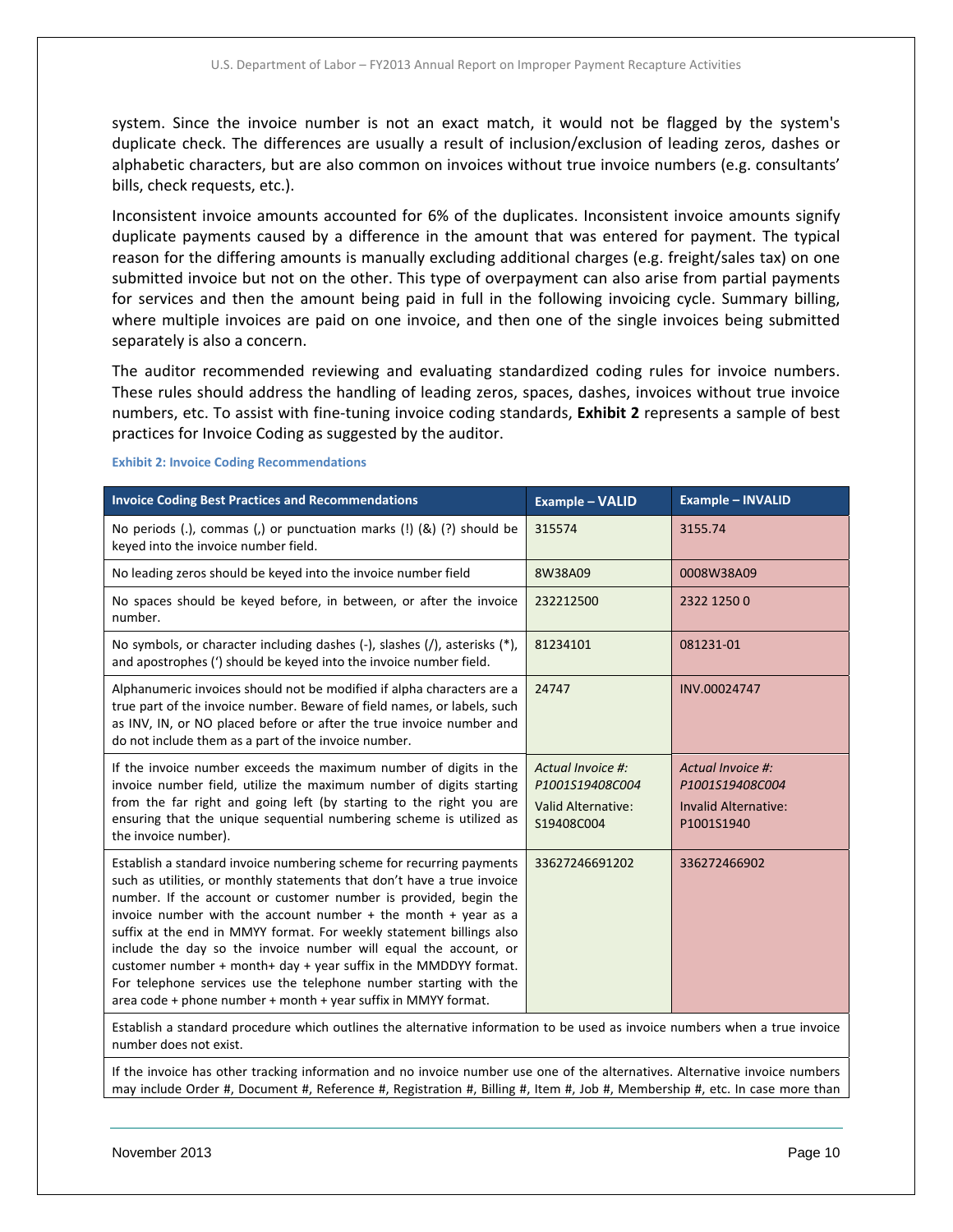| <b>Example - VALID</b>                                                                                                                                                                                                                                                                                                                                | <b>Example - INVALID</b> |  |  |
|-------------------------------------------------------------------------------------------------------------------------------------------------------------------------------------------------------------------------------------------------------------------------------------------------------------------------------------------------------|--------------------------|--|--|
| one of these identifiers exists, have a policy that identifies what information should be used. For example, preference in order<br>could be First $-$ Order #, Second $-$ Billing # and so forth.                                                                                                                                                    |                          |  |  |
| Review accounts payable and purchasing systems to identify unique internal identifiers for processing petty cash, postmaster,<br>or budgeted amounts such as grants and contributions that would assist in the invoice numbering sequence to eliminate<br>duplicate payments and give each item processed in accounts payable a distinctive identity. |                          |  |  |
| Only as a last resort use the date that exists on the vendor documentation as the invoice number. Do not use the due date.<br>Avoid using the check request date whenever possible. Date format should be MMDDYY.                                                                                                                                     |                          |  |  |
|                                                                                                                                                                                                                                                                                                                                                       |                          |  |  |

Handwritten changes to the true invoice number should not be utilized.

The report also recommended implementing a duplicate review process that does not utilize invoice amount in the match criteria. Also, any short payments or adjustments to the amount shown on the invoice should be approved at the appropriate levels.

#### *Multiple Related Vendors:*

The auditor made a number of observations and recommendations. Vendor coding errors accounted for 2% of the duplicate payments. Vendor coding errors represent payments made to incorrect vendors and vendor numbers. This indicates that the vendor number was incorrectly keyed or incorrectly selected when processing the invoices.

Specific examples of these types of overpayments should be shared with the invoice processing staff to demonstrate how critical their contribution is and the resultant cost impact of inconsistencies. Also, a duplicate payment routine should be developed that excluded vendor id from the match criteria.

Multiple related vendors accounted for 2% of the duplicate payments. Multiple related vendors identify an item coded to multiple listings of the same vendor on the vendor master file. This can occur due to remittance address distinctions or vendors set up with multiple Agencies.

The auditor recommended a periodic review of the vendor master file that will assist in identifying multiple related vendors. DOL should look to identify vendors with the same address or similar naming conventions. **Exhibit 3** presents recommendations on vendor coding conventions.

|                                  | <b>Vendor Coding Best Practices and Recommendations</b>                                                                               | <b>Example - VALID</b>                      | <b>Example - INVALID</b>            |  |  |
|----------------------------------|---------------------------------------------------------------------------------------------------------------------------------------|---------------------------------------------|-------------------------------------|--|--|
| <b>Vendor Naming Conventions</b> |                                                                                                                                       |                                             |                                     |  |  |
|                                  | No periods (.), commas (.) or punctuation marks $(!)$ (?) should be<br>keyed.                                                         | ADG Maintenance Co<br>Inc.                  | ADG Maintenance Co.,<br>Inc.        |  |  |
|                                  | Eliminate "THE" if it is the first word in vendor/payees name.                                                                        | <b>Irvine Company LLC</b>                   | The Irvine Company, LLC             |  |  |
|                                  | "AND" is replaced by a special character "&".                                                                                         | Hogan & Hartson LLP                         | Hogan and Hartson, LLP              |  |  |
|                                  | No spaces should be used before or after special characters or<br>initials unless the special character is centered between words, in | A&B Carpet Cleaning Inc                     | A & B Carpet Cleaning,<br>Inc.      |  |  |
|                                  | which case a space would be used before and after the special<br>character.                                                           | Mickey & Co                                 | Mickey&Co                           |  |  |
|                                  | If the name has an apostrophe ('), use the apostrophe.                                                                                | Larry A O'Neill                             | Larry A O Neill                     |  |  |
|                                  | Do not use the characters $-$ or /. Instead, leave a space; or split<br>the name to line 2.                                           | City of Boulder<br>Dept of Finance (line 2) | City of Boulder/Dept. of<br>Finance |  |  |
|                                  | Numeric values used in the name field will be entered as such.                                                                        | <b>3M Corporation</b>                       | Three M Corporation                 |  |  |

**Exhibit 3: Vendor Coding Recommendations**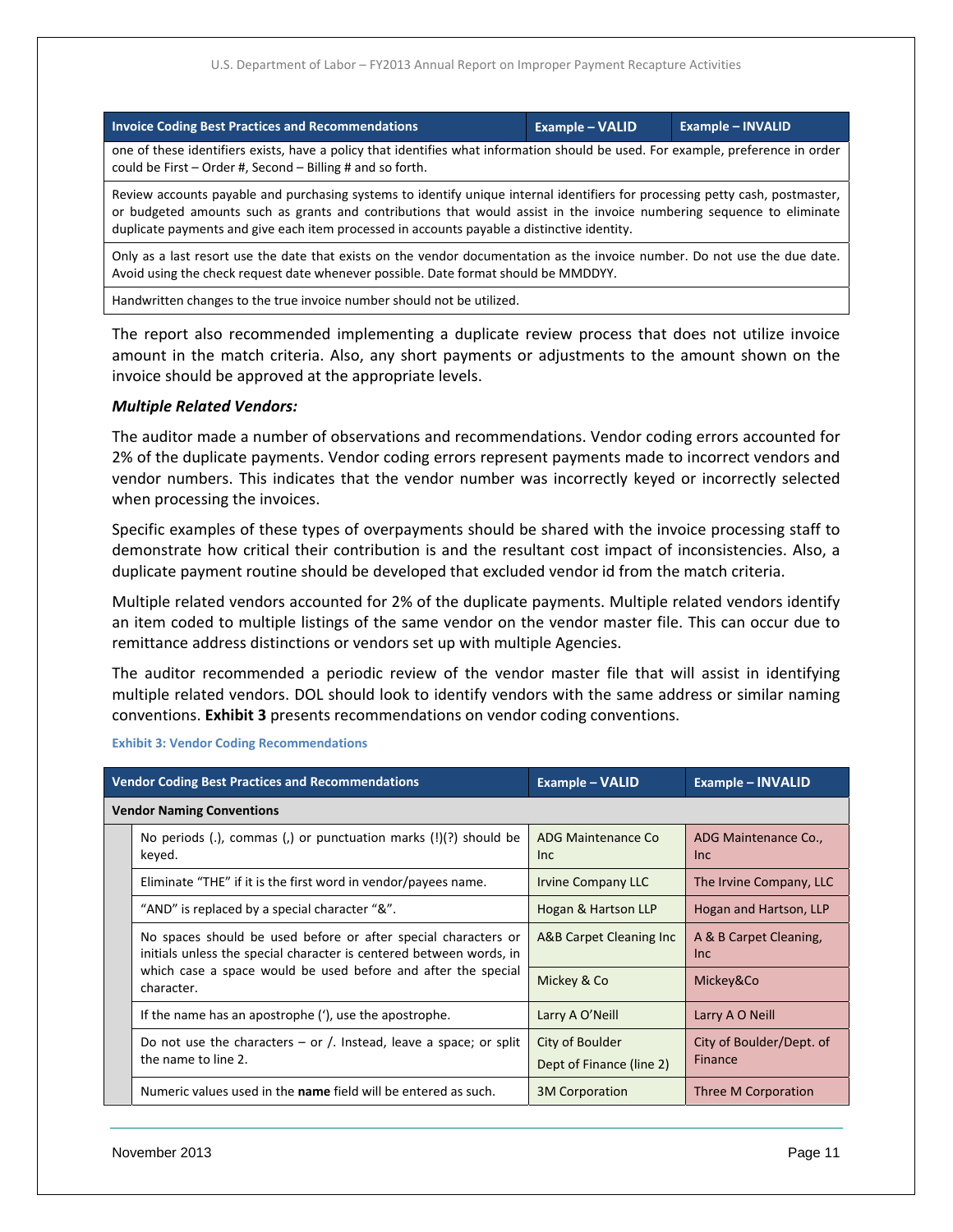#### U.S. Department of Labor – FY2013 Annual Report on Improper Payment Recapture Activities

| <b>Vendor Coding Best Practices and Recommendations</b> |                                                                                                                                                                                                    | <b>Example – VALID</b>               | <b>Example - INVALID</b>           |  |  |  |
|---------------------------------------------------------|----------------------------------------------------------------------------------------------------------------------------------------------------------------------------------------------------|--------------------------------------|------------------------------------|--|--|--|
|                                                         | Do not use abbreviations for North, South, East, and West if it is<br>part of the vendor name.                                                                                                     | R&S Overhead Doors of<br>Southern CA | R & S Overhead Doors of<br>So. Cal |  |  |  |
|                                                         | No space between last names with "Mc" or "Mac".                                                                                                                                                    | <b>McGovern Group</b>                | The Mc Govern Group                |  |  |  |
|                                                         | <b>Vendor Address Conventions</b>                                                                                                                                                                  |                                      |                                    |  |  |  |
|                                                         | Abbreviate North, South, East, West street addresses without<br>periods.                                                                                                                           | 150 W 30 <sup>th</sup> St Floor      | 150 W. 30 <sup>th</sup> St. Floor  |  |  |  |
|                                                         | Use numbers in street abbreviation versus words.                                                                                                                                                   | 677 11 <sup>th</sup> Ave             | 677 Eleventh Ave.                  |  |  |  |
|                                                         | North, South, East, and West used in the city name will be spelled<br>out.                                                                                                                         | North Fort Myers, FL                 | N FT Myers, FL                     |  |  |  |
|                                                         | Words in the city name will be spelled out in full.                                                                                                                                                | Fort Lauderdale, FL                  | FT Lauderdale, FL                  |  |  |  |
|                                                         | State or territory names and Canadian provinces will be keyed<br>with the standard two (2) character abbreviation.                                                                                 | <b>MA</b><br>PA<br><b>VA</b>         | Mass.<br>Penn.<br>Virginia         |  |  |  |
|                                                         | Use standard abbreviations for street addresses with no period<br>following an abbreviation                                                                                                        | Ln<br>Ave<br>St                      | Lane<br>Avenue<br><b>Street</b>    |  |  |  |
|                                                         | When setting up a vendor, use the address lines as follows:                                                                                                                                        |                                      |                                    |  |  |  |
|                                                         | Address Line 1 = Extended name, street address or PO Box<br>Address Line 2 and 3 = Street address, Apt. number, suite number<br>Address Line 4 = City, State, and Zip Code (this is a 3 part line) |                                      |                                    |  |  |  |

The audit firm also provided a separate report that identifies potential duplicate vendor records on the NCFMS vendor master file.

#### *Multiple ERPs:*

The use of different payment systems accounted for 15% of duplicate payments. These overpayments occurred during the crossover period from DOLAR\$ to NCFMS. With the decommissioning of DOLAR\$ in early 2010, this is no longer a control weakness.

### *Details of Recapture Audit Procedure*

The focus of the audit was to identify improper payments resulting from the following:

- Payments for procurement contracts, services, operations and maintenance, equipment, land or structures
- Payments for rent, communications and utilities
- Payments for printing and reproduction services
- Payments for supplies and materials

#### **Scope and Objectives**

The audit covered contract disbursements from October 1, 2007, through July 31, 2012, consisting of approximately 200,000 invoices totaling nearly \$9 billion. The auditor analyzed disbursement data, vendor master data, and detailed purchase card data.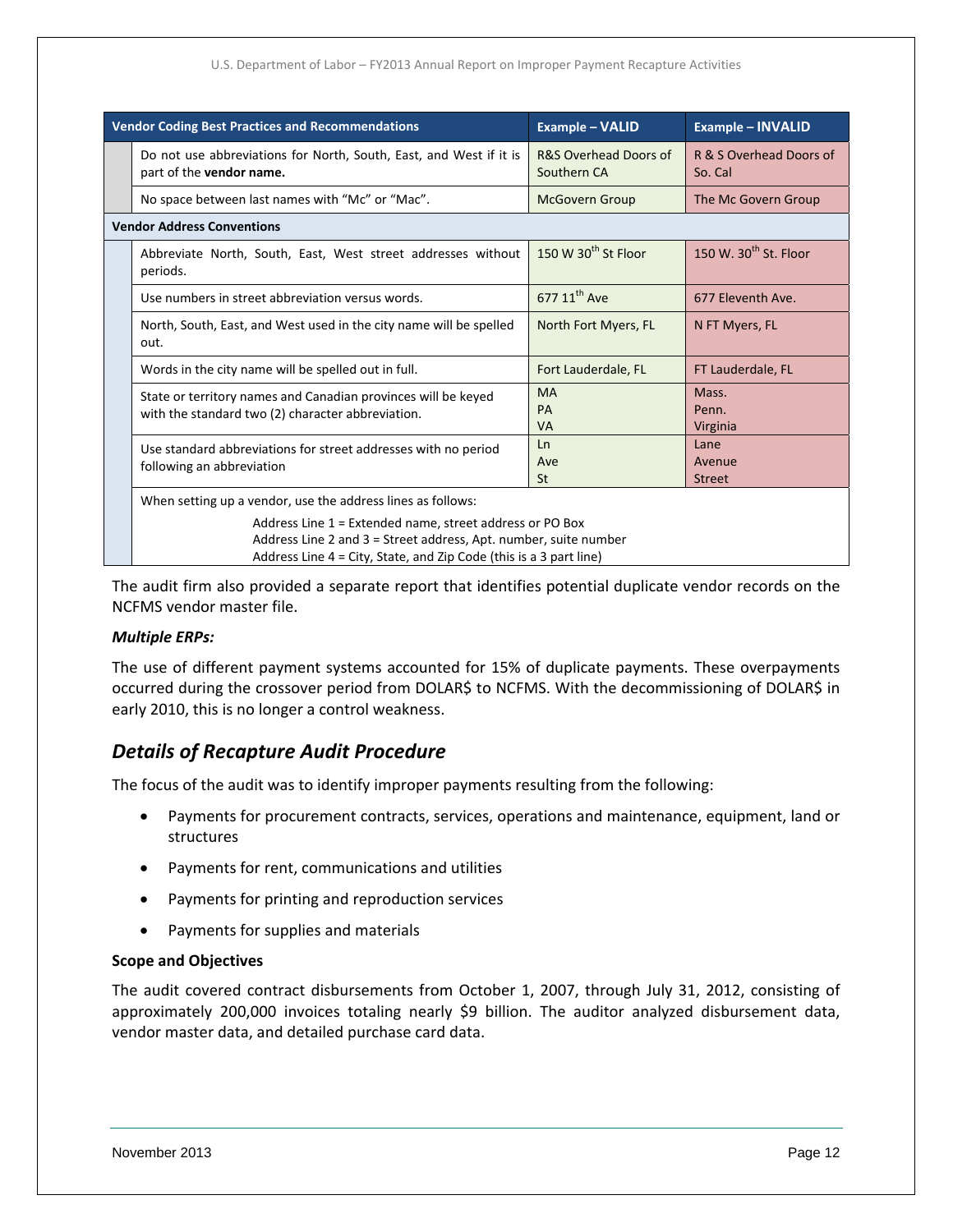#### **Process**

The audit firm began the recapture audit by interviewing DOL staff members about the disbursement process, including identifying existing overpayment prevention controls within the system. After reviewing the disbursement process, IT professionals from the audit firm and DOL identified data fields required for a successful audit. DOL provided test data to the audit firm, which performed a quality assurance process to ensure the accuracy of the data. Once both DOL and the audit firm were satisfied, DOL provided full data sets to the audit firm, which normalized the data and loaded it into the firm's proprietary audit software tool. The firm used the audit software tool to generate a number of exception reports highlighting potential disbursement errors.

The audit firm's Senior Auditor began reviewing the exception reports and the process of researching and validating the potential errors. The Senior Auditor was granted read‐only access to the appropriate internal DOL systems to assist with this research, which consisted of researching vendor histories, reviewing supporting documentation, and holding discussions with knowledgeable DOL agency staff.

Once a potential overpayment was completely vetted and appeared to be valid, the audit firm prepared a claim package containing information such as invoice copies, payment information, purchase order, and a report describing the potential error. The claim package was then presented to the vendor in question for analysis and review.

### *Vendor Statement Audit*

In addition to the duplicate payment audit, the audit firm conducted a thorough vendor statement audit. Through a vendor statement audit, DOL can determine delays in processing flows and identify outstanding credits owed back. Although many of the factors that cause statement claims occur outside the direct responsibility of the Accounts Payable business process, this area does have the ability to ensure these types of items are realized by DOL any prior to being written off by the respective vendors. Periodic statement audits are a valuable means to identify errors that fall outside of traditional overpayment detection and prevention controls.

To conduct the vendor statement audit, the audit firm requested statements from 789 of DOL's vendors with an annual spend of more than \$100,000. The audit firm sent three request letters to each vendor. The overall response rate accounts for 77% of the aggregate spend of the suppliers targeted. This audit procedure identified an additional \$65,657.97 in overpayments.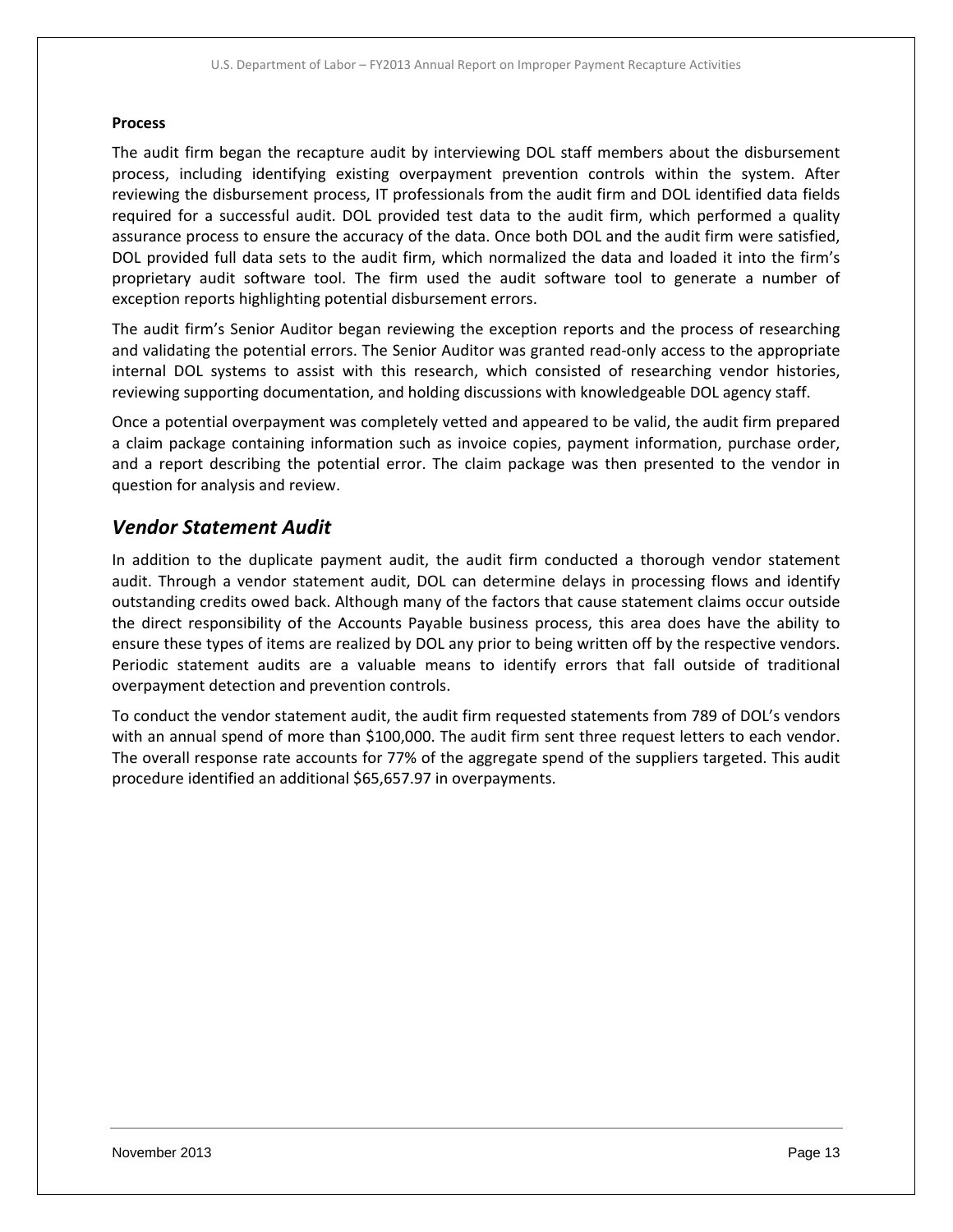## **6.0 Do Not Pay (DNP) Initiative**

This section describes an important part of DOL's program integrity efforts designed to prevent, identify, and recapture improper payments. Specifically, the Do Not Pay (DNP) solution is a government‐wide initiative mandated by the *Improper Payments Elimination and Recovery Improvement Act (IPERIA) of 2012* (Pub. L. 112‐248) to screen payment recipients before a grant, contract award, or payment is made. Participation in the initiative is required under IPERIA and OMB guidance; the initiative is being managed by Treasury.

### *Overview of DNP*

IPERIA and OMB directives require agencies to integrate the use of existing Federal databases (collectively known as the "Do Not Pay List") to verify eligibility for Federal payments in order to reduce and eliminate payment errors before they occur. DNP provides Federal agencies with a web-based single‐entry access portal (Portal) to these existing databases and additional data analytics.

At DOL, the DNP Solution is being implemented in three phases over a three-year period and will be designed to address the Department's three major business areas affected: Benefit Programs, Grant Programs, and Contracts. In addition, DOL has partnered with the Department of Treasury to perform post‐payment reviews for all contract and benefit payments since March 2013.

#### **Approach for Implementing DNP**

Incorporating the DNP Solution fully into DOL's business processes is a major undertaking involving the active cooperation of not only OMB, Treasury, and DOL component agencies, but also the states. The Office of the Chief Financial Officer (OCFO) facilitated development of a Plan for enrollment and implementation with affected component agencies. DOL's Accountable Officer for Improper Payments, the Chief Financial Officer, CFO, is responsible for monitoring and concurring with any changes to the Department's DNP Plan. Component agencies work with OCFO to implement the DNP Solution in their business processes, provide status reports when requested, and clear any variations from the DNP Solution Plan with OCFO. Component agencies are responsible for implementation of DNP within their business processes and interfacing with state stakeholders where appropriate.

Phase 1 involved choosing the following pilot programs from each of three major business areas:

- **Benefits Programs** UI and Office of Workers' Compensation Programs Benefits Programs
- **Grant Programs** ETA Grants Programs
- **Contracts** Department‐wide procurement and contract payment activities

Lessons learned from Phase 1 and best practices gained from the experience of other Agencies have been incorporated into DOL planning for Phases 2 and 3. Phase 1 is expected to be completed by September 2013.

Phase 2 will include expanded rollout of the DNP Solution to more states in the UI and Grants Programs, and will emphasize the continued improvement of previously incorporated programs. During Phase 2, DOL will also evaluate DNP Solution applicability to additional aspects of Contracts pre‐payment and pre‐award processes. Phase 2 is expected to be completed in September 2014.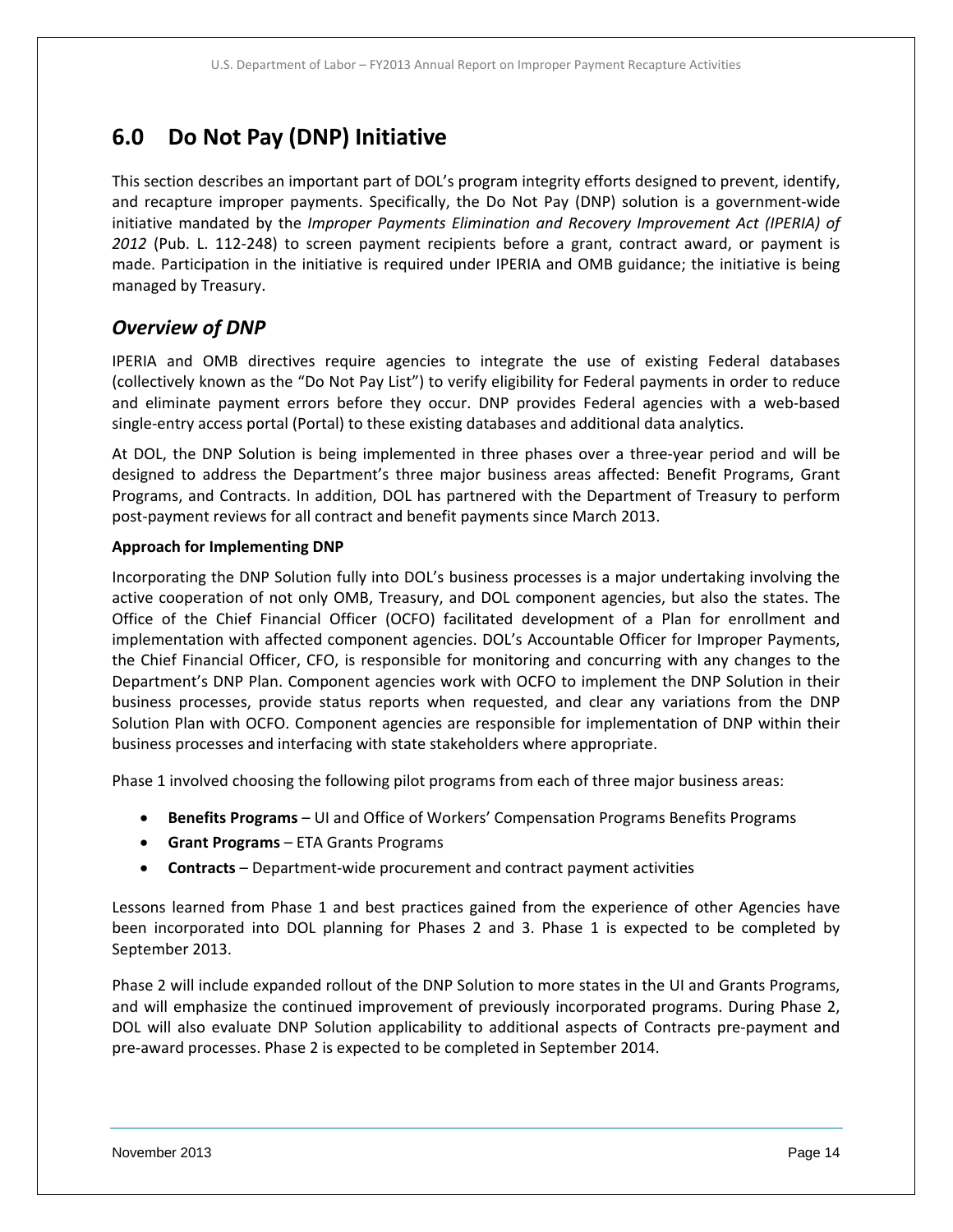During Phase 3, DOL plans to implement DNP across all program areas that can gain value from its use, including expanding implementation to all remaining interested states and DOL Benefit and Grant Programs. DOL currently plans to complete the majority of this phase by September 2015.

### *DNP for UI*

DOL is coordinating with OMB and Treasury to provide access to the DNP Solution to state agencies for identifying potential UI improper payments and/or fraud. Supporting implementation of the DNP Solution is being accomplished through two projects.

#### **DNP Pilot of "The Work Number"**

DOL is testing the effectiveness of cross-matching UI claim records against selected data sources through DNP, specifically using "The Work Number" a real‐time database compiled by Equifax, directly from payroll feeds of employers across the country. It includes current employment and income data on about one third of the U.S. workforce and is the largest database of its kind. It is currently used by some government agencies for employment and earnings verification. DOL recruited Arizona and Colorado to participate in this pilot. The pilot states will conduct a value test for the use of DNP to support existing processes to verify the eligibility of beneficiaries for continuing payments, and to study the feasibility of using the DNP Solution for pre‐award activities. Arizona finalized an agreement with DNP and Equifax to access "The Work Number" for this pilot in February 2013, and an agreement for Colorado remains in development as of September 2013. In the meantime, DOL is moving forward with DNP, Equifax, and Arizona to commence the pilot with "The Work Number" during the first quarter of FY 2014 while Colorado finalizes its agreement. Once the full pilot is completed the results and feedback from state partners will be shared with the UI system to promote DNP adoption.

#### **UI Integrity Center of Excellence**

DOL selected the New York State Department of Labor to establish a UI Integrity Center of Excellence (Center) to support the development, implementation, and promotion of innovative program integrity strategies to reduce improper payments, including the prevention and detection of fraud, in the UI program. The Center will:

- Collaborate with Treasury's DNP unit to develop data analytics and predictive modeling methodologies and tools to improve UI fraud prevention and detection.
- Develop a secure portal to routinely communicate fraud schemes among states.
- Identify and pilot new strategies to combat improper payments and fraud, building on the work of states, other Federal and state government agencies, and the private sector.
- Identify and disseminate promising practices for state fraud prevention across the UI program.
- Identify state training needs on fraud solutions and integrity strategies, develop a comprehensive training plan, and provide training.

As part of its work, the Center is working with the DNP Solution's Data Analytics Services (DAS) as both work to develop data analytics and predictive modeling methodologies and tools. The Center will be sharing these tools with all states across the UI system.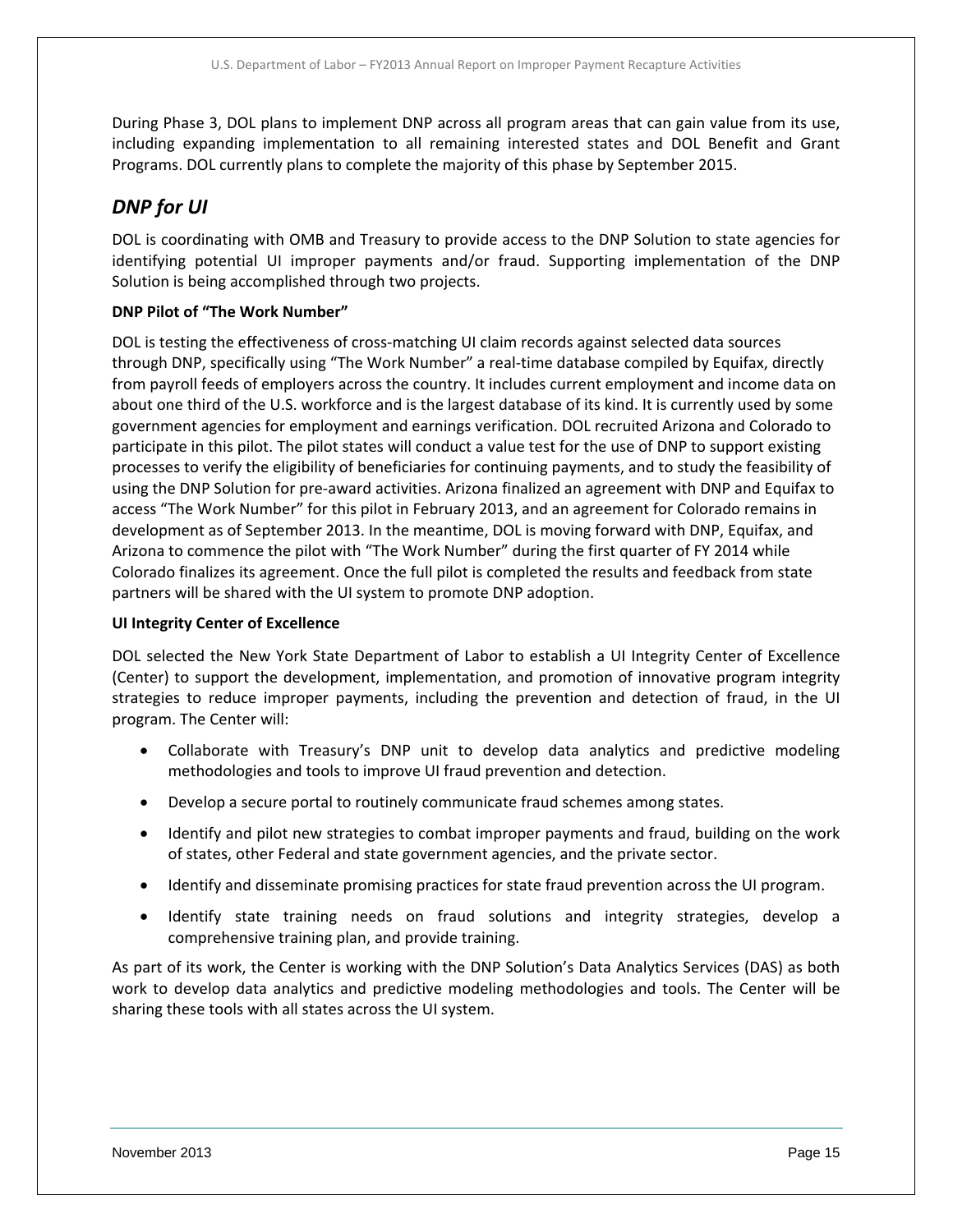## *DNP for Benefit Programs*

DOL performs weekly pre‐award and pre‐payment checks against the full version of the List of Excluded Individuals and Entities (LEIE), a database designed specifically for Federal health programs. While the public version of LEIE is included as part of the DNP database, the full version contains more detailed information, including Tax Identification Numbers and Provider Numbers that are not in the public version. Based on post‐payment validations with DNP showing no instances of improper payments, DOL has found this pre-award and pre-payment review to be highly effective.

## *DNP for the Black Lung Program*

The Black Lung Program is currently using Treasury's DNP Portal to perform single online searches of the Social Security Administration's Death Master File (DMF) to identify potential improper payments. As of August 16, 2013 the Black Lung Program has been successfully submitting current payment files to the Portal. The Black Lung Program will utilize the Portal for continuous monitoring of payments against the Death Master File upon completion of remaining technical issues.

## *DNP for ETA Grants Programs*

ETA was selected as the pilot grantor agency to implement the Do Not Pay Initiative for DOL, as its grant programs are representative of the various other DOL grants. Furthermore, ETA awards more grant dollars and has more active grant programs than all other DOL grantor agencies combined.

Grants awarded by ETA come in two forms, non‐competitive and competitive. Generally, most non‐ competitive grants are directed by law and regulation in the form of formula funding. Competitive grants are awarded by ETA according to criteria established by law and regulation. In 2013, the pre‐ award vetting process was updated for both types of grant awards (competitive and formula). This process includes using the public version of General Services Administration (GSA)'s System for Award Management (SAM) which is accessible via the Portal along with other internal vetting procedures.

Once grants (both competitive and non‐competitive) are awarded, the recipients are accountable for monitoring the use of grant funds. The recipients are responsible for: pre‐award reviews of awards to contractors and sub-recipients; pre-payment reviews of payments to recipient employees, program participants, sub‐recipients and contractors; and post‐payment reviews of all payees.

### *DNP for Contracts*

DOL contract officers check 100% of contracts against SAM prior to award. The SAM public list is the primary component of DNP and includes all data sources with the exception of the Death Master File.

### *DNP Post Payment Reviews*

As part of Treasury's post payment review process, roughly 200,000 payments are matched against the DNP databases each month.

March 2013: 202,463 payments

April 2013: 195,616 payments

May 2013: 260,500 payments

June 2013: 195,394 payments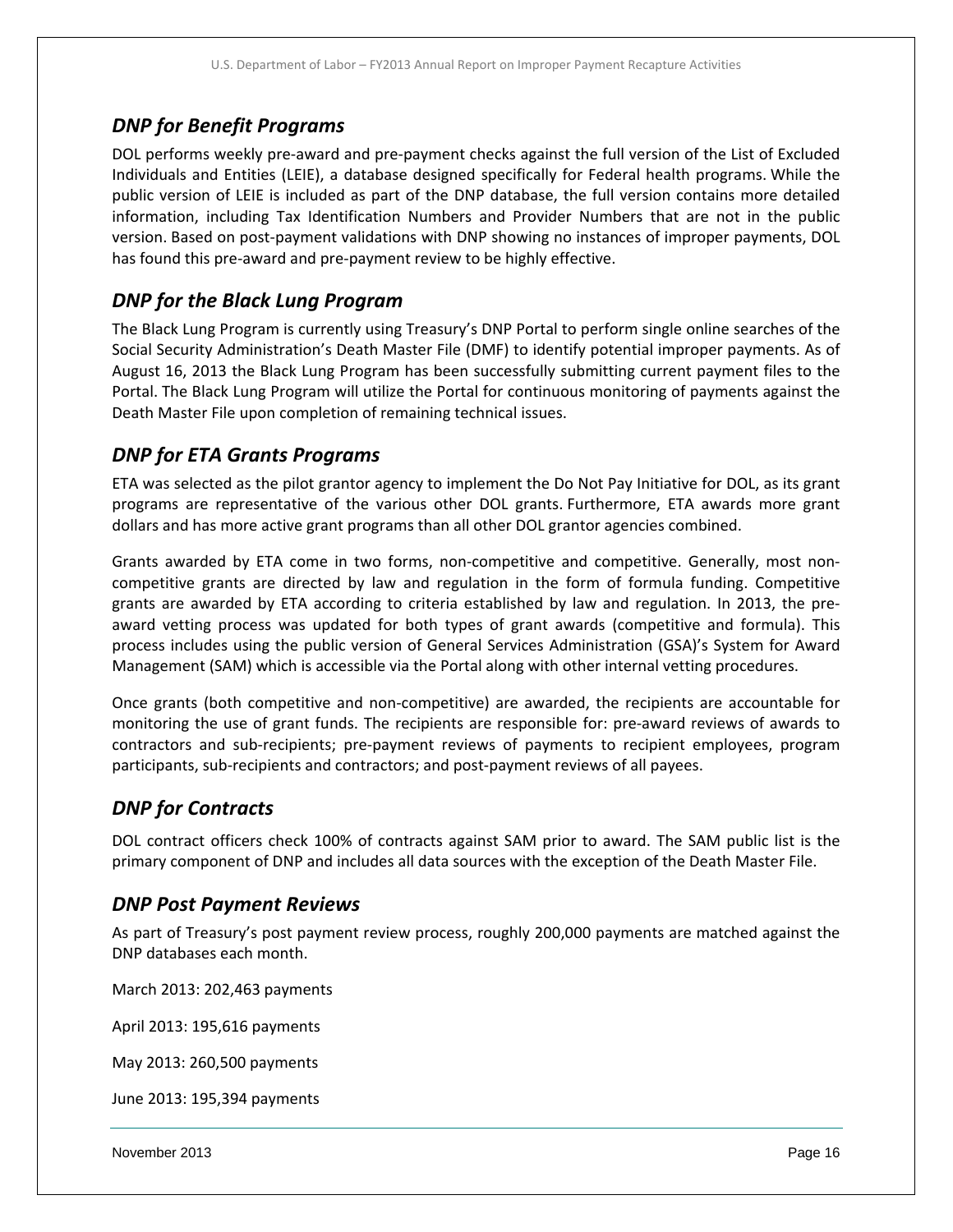#### July 2013: 194,711 payments

DOL found no instances of improper payments based on a payee's match to DNP – primarily because of false positives, but in some cases because the exclusion would not preclude payment. Based on DOL's thorough analysis of exclusion and payment types, the Department has been able to assist Treasury in developing business rules that will increase the accuracy of further matches.